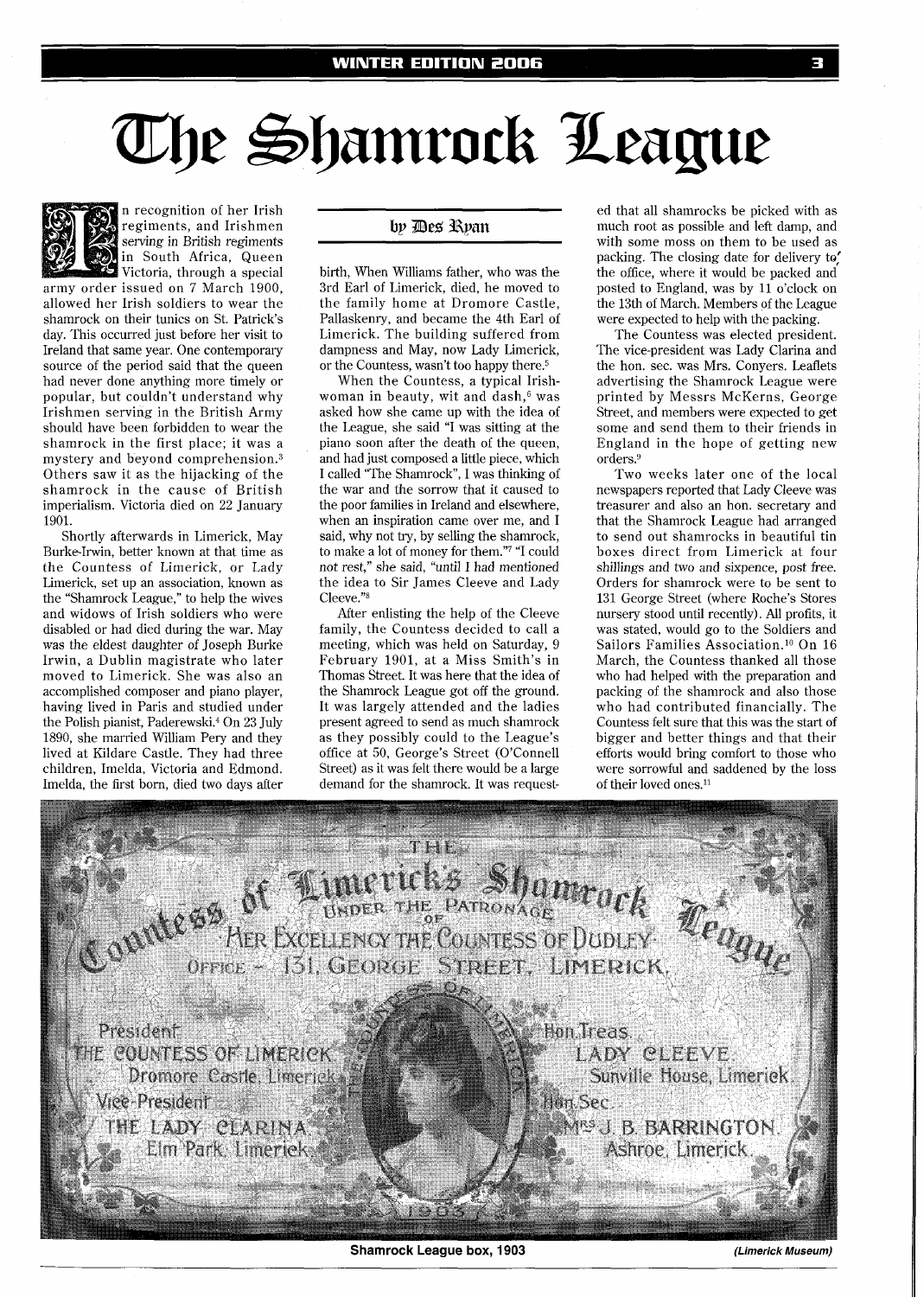### THE OLD LIMERICK JOURNAL

"The employees of Cleeves" she said "all over the country took up the cause and did a considerable amount of work in connection with it with a heartiness and zeal beyond praise. In many instances the employees of the various factories themselves collected the shamrock, which they gave to us. They also received and paid for shamrock gathered by the sympathising peasantry." Some of the women who had gathered shamrock would not take payment for it.<sup>12</sup> "I received a huge basket of shamrock from an old peasant woman, who, handing them to me, said: take them from the mother of six gallant Irish byes, all soldiers of the king and queen, and three of whom lie buried in Africky, two of whom are still fighting, god bless 'em and bring 'em safe home to their poor ould mother in Oireland. I insisted upon paying her, but she waved me off with her stick, remarking: "ah, sure, yer honour, its a pleasure entoirly to git these shamrocks, and its mesilf thats rale proud to be pickin thim; but its niver a penny I wants. The pleasure of seeing yersilf is payment. The next day she left another large basket at Dromore gate lodge, and hobbled away hurriedly in order to avoid payment. There are dozen upon dozens of cases of such unselfish kindness on the part of the poor peasant women."13

The Countess then went on to list the villages and towns that she had received shamrock from: Bruree, Caherconlish, Pallas, Carrick-on-Suir, Ballyneety, Bansha, Limerick Junction, Clonmel, Kanturk, Tipperary, Killaloe, Birdhill, Mallow, Croom, Pallaskenry, Askeaton, Ballingarry, Cashel and Kingsbridge. She also thanked a number of families who had donated large boxes of shamrock to the League, the Cleeves, Barringtons, Delmeges, O'Máras and Mattersons, just to name a few. They had also received, she said, a considerable number of packages anonymously.<sup>14</sup> The efforts of the League paid off handsomely. In their first year in business they were able to hand over nearly £400 to the Soldiers and Sailors Families Association.<sup>15</sup>

In 1902, following on the great success that she had achieved, the Countess decided to continue on with the financial support that they were giving to the Soldiers and Sailors Families Association. She convened a meeting of the League for Saturday afternoon, 3rd March, at Miss Smiths in Thomas Street. In her opening words to the meeting she said: "Ladies - I am every pleased indeed to meet you all here again, as it proves to me that the organisation called the Shamrock League is not a mere passing affair, but that it has come to stay. It is said that nothing succeeds like success, and the success which attended our efforts last year will, I am quite confident, result in even greater success this year." She informed the gathering that Sir Thomas Cleeve had kindly suggested that the factory girls would do the packing of the shamrocks.16 She noticed, from the order book, that large orders for shamrocks had been



**The Countess of Limerick, 1897 (Limerick Museum)** 

received already, some from as far away as Switzerland and South Africa. She then mentioned that all orders for shamrock would come in this year direct to Sir Thomas Cleeve's offices.

This arrangement would save an immense amount of trouble. It was decided among those present to send their shamrocks for packing to the Cleeve Brothers store at Howley's Quay, no later than 15th March, where the factory girls would do the packing.17 The cover of the boxes for 1902, which were adorned with exquisite shamrocks around the edges, would also carry a portrait of the new king, Edward V11 and Queen Alexandra, who, by following the example of Queen Victoria, had also ordered shamrock from the Countess. Each box, it was felt, would be treasured as a dainty souvenir of their coronation. Orders for shamrock, accompanied by postal order, were to be made payable to Lady Cleeve, who was treasurer.18

In a letter that she wrote to the English newspaper, the Daily Mail, she said: "In Limerick a few days before St. Patrick's Day you will find the great warehouses of Cleeve Brothers teeming with activity. The whole establishment is given over to the work of sorting and packing the shamrock. The neighbourhood of Limerick has gone shamrock picking with a vengeance. Some hundreds of girls are employed day after day to pick the little trefoil, bringing back tons of it at night to

be sorted and packed by other willing hands. Many old soldiers, too, are employed at this work. It is impossible for me to exaggerate the extent of the sunshine and happiness that have thus been brought into many a poor Irish family.

At Messrs Cleeves warehouse, you will find side by side with the handsome factory girls the ladies of the county, their pretty arms bared and huge white aprons covering their dresses, hard at work, picking, sorting, packing, and addressing, for the work during the next week will be prodigious, and all must help. The facilities of the Post Office will be taxed to the utmost, but even here there is enthusiasm and good nature under the most trying circumstances.

I have received many letters from the widows of soldiers and the wives of those who have been disabled in the war. All are full of warm hearted thanks to the League for what it has done for them through the little shamrock." The Countess signed herself as: May Limerick.

The Boer War ended in May 1902, but the Shamrock League continued on with its charitable work for many years afterwards, right up to the years of the First World War.

In March 1903, due to illness, the Countess had to remain at home and was unable to give her time to the selection and packing of the shamrock. Supervision of the work was taken over by Lady Cleeve